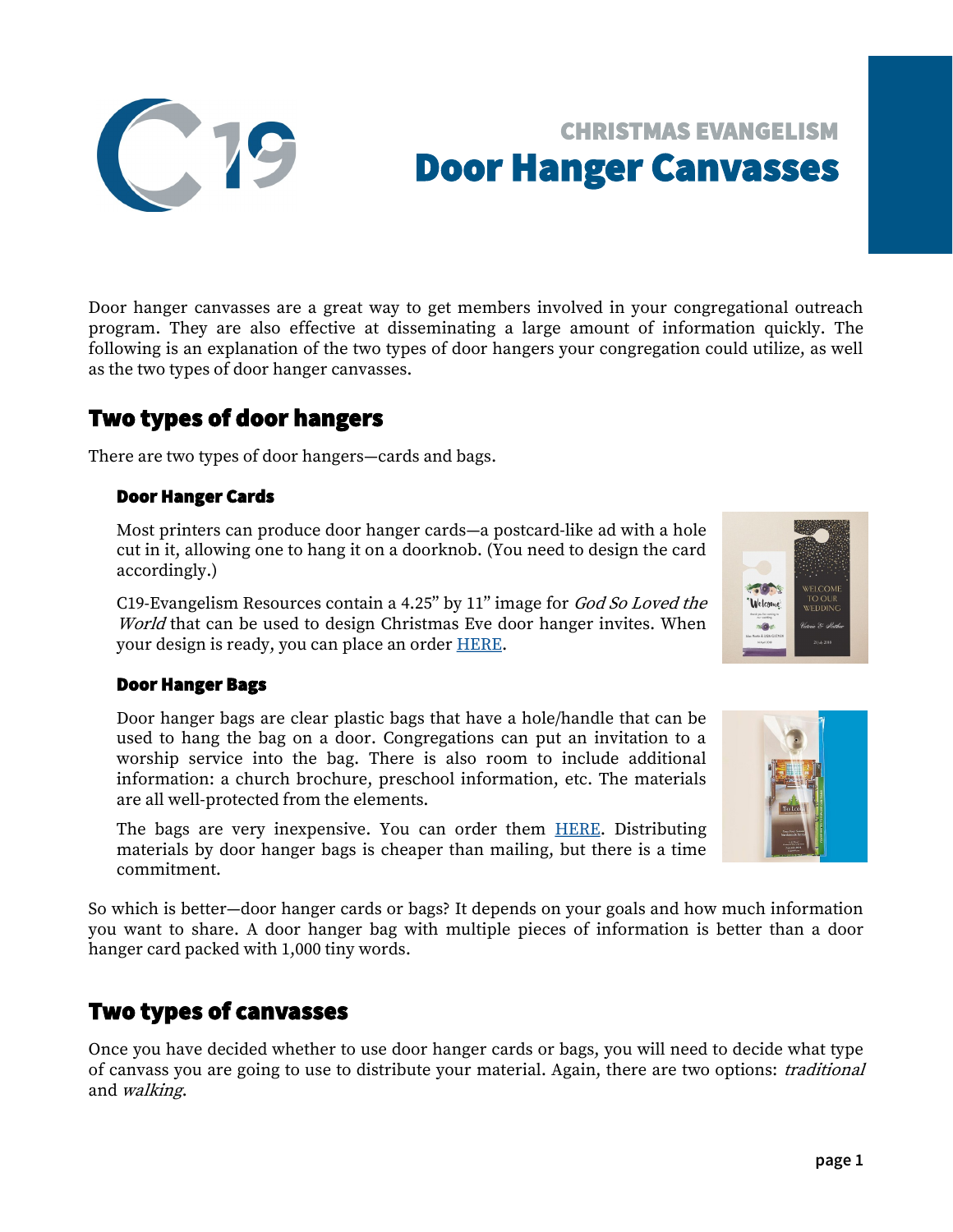### Traditional Canvass

A traditional canvass is when members go door-to-door, ring the bell, and actually speak to people. This is what most people think of when they hear the word *canvassing*. The canvasser will invite the person to a special service or event, such as Christmas Eve. If the person is interested, the canvasser will leave information. If the person already has a Christian church home, the canvasser thanks the person for their time and moves on. If no one is home, the canvasser leaves the door hanger.

### Walking Canvass

With a walking canvass (sometimes called a *silent* canvass), members simply go door-to-door and hang the information on as many doorknobs as possible. They do not ring any bells. They do not knock. The goal is simply to reach as many homes as possible. If they encounter a resident while walking to the door (shoveling snow or working in the yard, for example) they can hand the person the information and say something simple like, "I'm from *such and so* church and wonder if I could leave this with you."

So which is better?

A walking canvass will reach many more homes, since your canvassers are not knocking on any doors. Generally it is easier to recruit volunteers for this type of canvass, since it is not too scary. Members are just going for a walk through the neighborhood. With fifty volunteers, you can easily hang 5,000 door hangers in one Saturday morning. The downside is that you inevitably end up hanging information on the homes of people who already attend a Christian church.

A traditional canvass distributes the information only into the hands of your main target—people who do not have a Christian church home. However, it takes longer to get those invitations out. Instead of being in a front yard for 30 seconds, one spends 90 seconds on average: knocking, waiting, and talking.

Both have their upsides and downsides. However, **as a general rule, a walking canvass is better**. It will reach more people more quickly. Also, each year the number of Americans who go to church regularly declines. Therefore, the number of bags that are "wasted" on individuals who already have a church home is minimal.

### What should go into the door hanger bag?

Your congregation has decided to go with door hanger bags rather than cards. You like the ability to distribute a lot of information all at once. However, you should not put too much in that bag!

A good rule of thumb is to limit the bag to three pieces of information. For the C19 effort, you might include the God So Loved the World postcard, a brochure about your church, and preschool information. You might think, "But there's so much more we could share! We could include a recent sermon. We



could talk about the WELS." Don't. Adding that much information makes it likely people will see none of it. They will see an overstuffed bag and toss it without a glance. So, follow the rule of three!

When you fill your bags (a great job for the youth group) put the full color postcard on the outside. This is what you want to be visible when hanging the bags.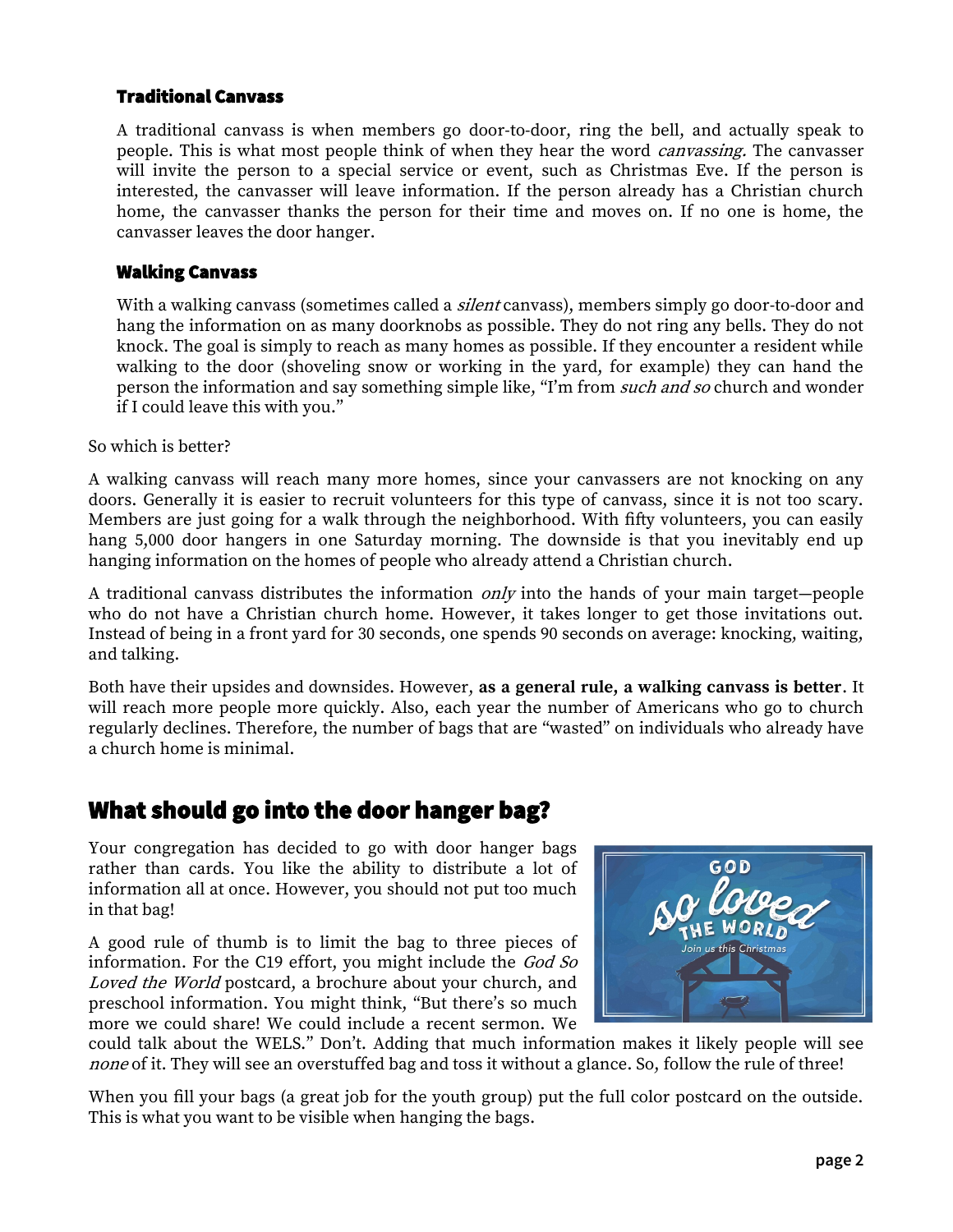# Planning the canvassing routes

One of the most important tasks in a good canvass is planning the routes. Where do you want to reach? You might choose neighborhoods that are close to your church. You might choose neighborhoods that are newly developed. A good rule of thumb is the twelve-minute rule. It is not likely that an unchurched person will drive more than twelve minutes to visit a church. (The exception is if they know someone who attends that church.) Therefore, it makes sense to canvass homes within a twelve-minute drive of your church.

Someone on the evangelism team might want to map out the routes. Google Maps is great for this. When you zoom in enough, it shows how many homes are on a street. Your planner could produce a list. For example:

> Francis St.— 28 Buffalo St.— 27 Wealthy St.— 31 Paradise St.— 17 Wall St.— 9 Western Ave.— 44 Westowne Ave.— 58



That is 214 homes. The canvassers would know how many bags they need. (You do *not* need exact numbers. You just want a rough estimate to help with planning.) The route planner might use Google Maps to print out a screen shot of those streets, providing the canvassers with a helpful tool.

This is another fine job for your youth group or some interested young members. They are tech savvy and could create maps fairly quickly.

# Sending out canvassing teams

It is best to canvass in teams of two. If you are doing a traditional canvass (knocking on doors and talking to the home owners), you want to have two people on each porch. If you are doing a walking canvass (hanging door hangers only), the pair can divide up and walk down opposite sides of the street across from one another.

### Where to hang the door hanger

One place is strictly off limits—inside the mailbox. Federal law states you can be fined *for each piece* of literature you stick in a mailbox. So do not put anything inside a mailbox, ever!

So where do you put the door hanger? If you have time and enough volunteers, placing door hangers on the front doorknob is your best option. This way, your door hanger is somewhat out of the elements.

In many communities, people have boxes *below* the mailbox that are intended for newspapers. However, it is legal for others to use that box. You can put door hangers in there. Likewise, some mailboxes are designed with newspaper hooks. It is legal to hang your bags there.

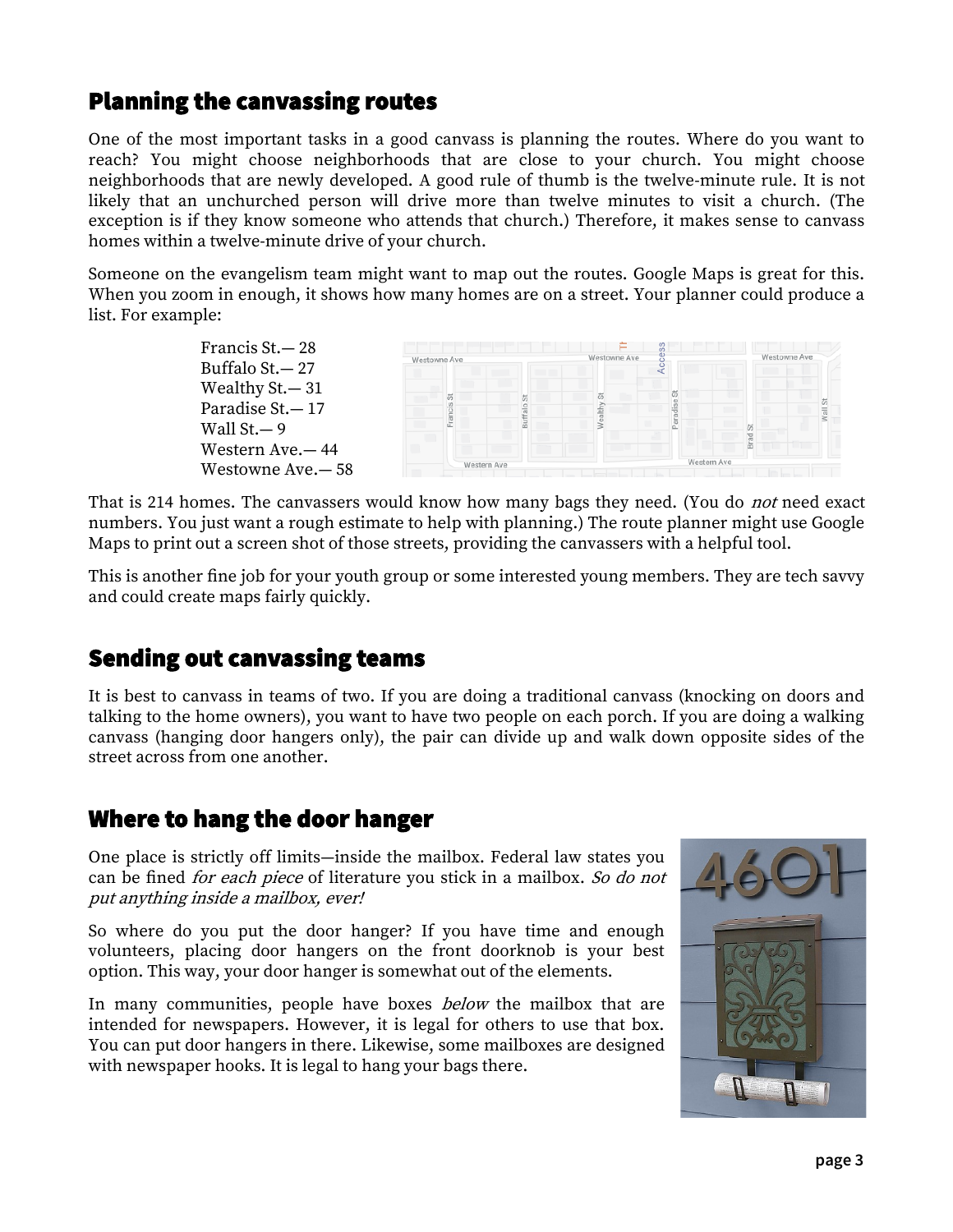In many communities, mailboxes are not located on a post by the street. An option in this case is to leave the door hanger on the flag of the mailbox. (If the flag is down, make sure you return it to the down-position after you slide the door hanger onto it.)

If you have any concerns about the legality of leaving door hangers or door hanger bags on mailbox hooks or flags, contact your local United States Post Office.

# What about the "no solicitation" laws?

In some parts of our country it is common to have people live in large subdivisions that are off a major street. There are subdivision entrances, and sometimes they even have gates. These subdivisions will often have "no solicitation" signs posted. Or you might see such a sign in a front yard. What does this mean?

Almost all soliciting laws are intended to discourage the *selling* of goods and services. Thus, inviting someone to a Christmas Eve service would not qualify as soliciting. You are not selling anything. The broadest definition of soliciting is "to endeavor to obtain by asking." Inviting someone to church does not fit even that broad definition.



However, it is wise to acknowledge what most people believe their "no solicitation" sign means. They believe it means no stranger should come to their door. Thus, if you show up with an invitation to a Christmas Eve service, they might not like it, not necessarily because their hearts are hard, but simply because they think their privacy has been invaded. So, while you probably have the right to do a traditional canvass (knocking on doors) in a "no solicitation" subdivision, you need to ask if it is a good idea. In such communities, it might be wiser to go with a walking canvass. Even then, some may object. Church leadership needs to apply careful reasoning. On the one hand, if you stop doing this type of outreach every time someone becomes upset, it is unlikely you will be able to do canvassing at all. That might adversely affect your congregation as you attempt to carry out Christ's mission. However, three dozen neighbors badmouthing your congregation for waking them up too early on a Saturday morning does not help your mission efforts either. Some wise advice… Do not be afraid to try canvassing in *any* neighborhood. Correspondingly, do not be afraid to call it off if you get numerous protests.

When dealing with a "no solicitation" neighborhood, it is never a bad idea to contact your local police department and explain your canvassing plan. They can give you good advice, not only about what is legal, but also about what is generally accepted by the people within that community.

# My God bless your mission effort!

Door hangers are just one of many ways to create community awareness about your congregation, to disseminate large amounts of information, and to invite people to an upcoming event.

They are also a great way for members of your church to work together in an effort to create opportunities to share the gospel. It is quite likely that on Christmas Eve (or some future date), a visitor will show up. And when one of your members asks them what brought them, he will say, "Someone from your church left an invitation on my door." That's good for the visitor, who will get to hear the gospel. It is also good for the members, who have learned another way they can play a part in kingdom work.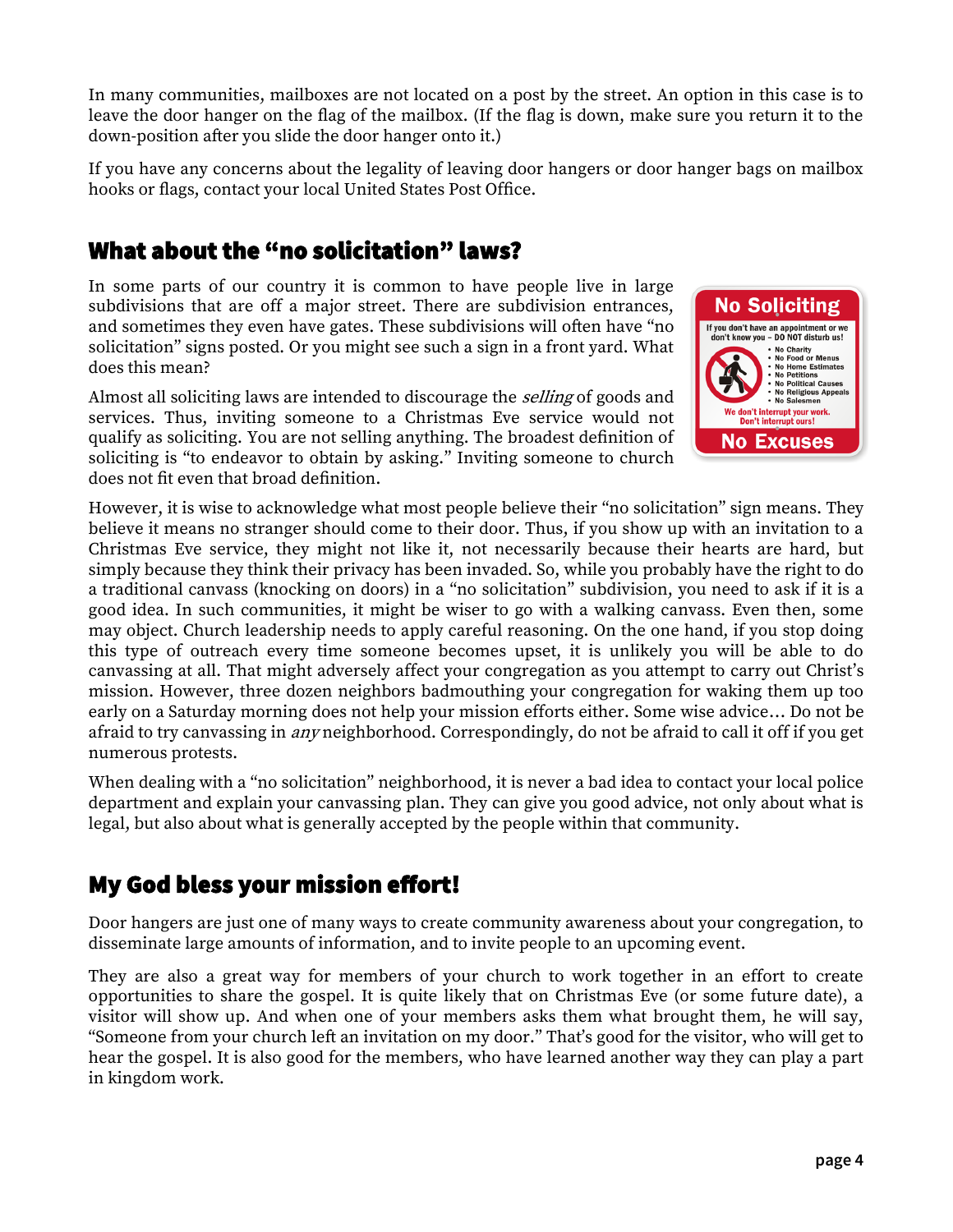# A Traditional Christmas Eve Invitation Canvass *Here is a simple plan the congregational outreach representative might consider*

Your congregation decides to distribute door hanger bags prior to Christmas Eve. The bags will contain a God So Loved the World postcard and a letter from the pastor. This is going to be a traditional canvass, where you actually knock on doors and invite people to join you for Christmas Eve. The goal is to reach 1,000 homes, all close to the church. So, what should you do?

#### Early November

- **Order 1,000 bags [HERE.](https://online.nph.net/clear-bags.html)**
- **Start recruiting volunteers verbally and personally.** (Do *not* just put an announcement in the bulletin asking for volunteers.) You need to know exactly how many people will show up, so you can plan accordingly. For 1,000 bags, shoot for 20 volunteers: 10 two-man teams. Tell them to wear comfortable shoes and appropriate dress (both for the weather and for representing your congregation).
- **Plan where to canvass.** Use Google Maps to print out walking route maps. List how many homes are on that route so the canvassing team knows how many door hanger bags to take.

#### Sundays, November 17 and 24

• **Announce the need for help** assembling door hanger bags. Promote the correct date.

#### Sunday, December 1 or Wednesday, December 4

Members stick around after worship to **assemble the door hanger bags.** 

#### Saturday, December 7

- **Canvassers show up at church at 9AM sharp** for coffee and doughnuts.
- **Distribute the walking routes to the teams**, making certain they know where those neighborhoods are.
- **Lead the teams through a "talking track."** (See the next page.) This helps them think about what to say. You remind them to stick together, staying in teams of two.
- **Lead your group in prayer,** thanking God for sending Immanuel and for the privilege of inviting others to hear the Christmas gospel.
- **Hit the streets around 9:30AM**. Don't knock on doors earlier than that! You'll wake up late sleepers, and they will not be happy.
- **When the canvassing is done, everyone returns to church and "reports."** There will probably be some great stories of people who thanked you for the invitation and promised to come on Christmas Eve. There will almost definitely be some stories of people who weren't happy you intruded on their Saturday morning. Share all those stories.
- **Before dismissing everyone, remind them that whether you have 100 families visit or zero as a result of this canvass, it is successful.** It provided another opportunity to exercise faith by taking part in kingdom work in a unique way. Also remind your team to keep those who were canvassed in their prayers during the next week.

#### Tuesday, December 24 — Christmas Eve

• **Look for those people you invited.** Give all praise and glory to God if some show up! Welcome them warmly. Invite them to return. Offer to help your evangelism team with worship-guest follow-up.